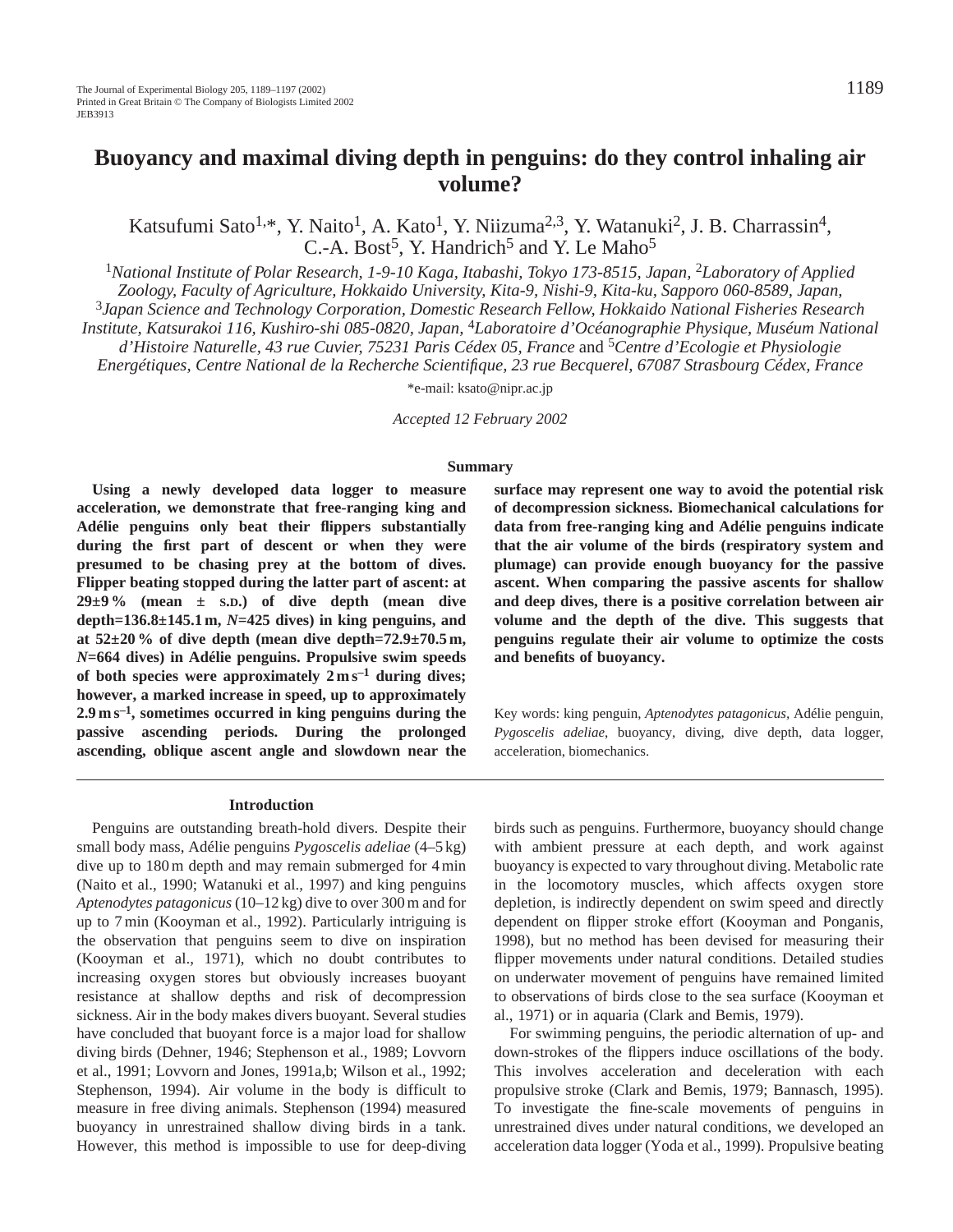# 1190 K. Sato and others

of the flippers, depth and swim speed were recorded every second from Adélie and king penguins diving at sea. Using these data, we first determined some diving characteristics of penguins, especially of their flipper movements. Secondly, air volume in the body was estimated for each dive of Adélie and king penguins using a biomechanical model. Finally, the results are discussed in terms of biomechanical and physiological constraints on optimal diving strategies.

## **Materials and methods**

## *Data loggers*

The detailed behaviors of penguins were monitored using a data logger with 8-bit resolution that recorded depth and acceleration once every second (NIPR-400D2G: 42.7 g, 19 mm diameter, 90 mm length; Little Leonardo, Tokyo, Japan). Depth resolution was 1.56 m. The logger has a piezo-resistive accelerometer (Model 3031, IC Sensors) with filtering of the analog sensor signal by a band-pass filter of 0.53–64 Hz. The amplitude of accelerations was stored as an integrated value during the sampling interval of 1 s. The measuring range of the device was  $0-11.8 \text{ m s}^{-2}$ . The logger was attached to the back of a penguin to record the deceleration component of movements together with the long axis of the body. According to our investigations in aquaria using the acceleration data logger attached to captive penguins, the measured deceleration of gliding birds is lower than  $0.098 \text{ m s}^{-2}$ ; we used this value to define the threshold for cessation of flipper beating.

Swim speed and depth were measured using a 12-bit resolution speed/depth/temperature (PDT) data logger (UWE-200PDT for Adélie: 59.2 g, 20 or 23 mm diameter at the thickest part, 120 mm length; KS-400PDT for king: 81.5 g, 25 or 32 mm diameter at the thickest part, 110 mm length; sampling interval 1 s; Little Leonardo, Tokyo, Japan). The depth ranges were 0–200 m (resolution 0.05 m, for UWE-200PDT) or 0–400 m (resolution 0.1 m, for KS-400PDT). Any recorded pressure values exceeding 2 m in depth were considered to constitute a dive. Maximum depth during a dive was represented as a dive depth. Swim speed was measured by counting the revolutions of a propeller (RPS; revs  $s^{-1}$ ) and converting to speed using depth *versus* RPS calibration data collected from the same animals (see Blackwell et al., 1999; Yoda et al., 1999). The calibration lines were obtained from each logger with coefficients of determination higher than 0.97 within a speed range of  $1.2-2.8 \text{ m s}^{-1}$  for two king penguins and  $0.6-2.2 \text{ m s}^{-1}$  for two Adélie penguins. RPS values were not converted to speed when they were lower than the stall RPS  $(0.3 \text{ m s}^{-1})$  of the instrument, as determined experimentally.

## *Field experiments*

The studies were carried out on Possession Island (46.4 °S, 51.8 °E, Crozet Archipelago) during part of the breeding season of king penguin *Aptenodytes patagonicu* (Miller) (February–March, 1996) and on Ile des Pétrels, Dumont d'Urville station, Adélie Land (66.7 °S, 140.0 °E) during the

Adélie penguin *Pygoscelis adeliae* (Hombron and Jacquinot) breeding season (December, 1996–February, 1997).

The loggers were attached caudally to the back to minimize drag (Bannasch et al., 1994; Culik et al., 1994a), using plastic cable ties and adhesive at Dumont d'Urville and Tesa tape at Crozet. On removal of the loggers, the cable ties and tape were also removed from the birds. The remaining adhesive would fall off with the feathers at molt. Five king penguins were equipped with both PDT and D2G loggers, of which two sets were recovered with reliable data (see Ropert-Coudert et al., 2000 for detailed information). Seven Adélie penguins were equipped with D2G loggers, and other three birds were equipped with both PDT and D2G loggers. Adélie penguins were caught following their return from foraging trips, and the loggers were retrieved (see Yoda et al., 1999, for detailed information).

### *Biomechanical model*

The data obtained from free-ranging penguins were analyzed using a biomechanical model, which was modified from a model used for flying birds (Azuma, 1997). Three forces act on an ascending, gliding penguin when flipper beating has ceased (Fig. 1). At ascent angle θ, changes in speed *U* along the swimming path are determined by the difference between the drag  $F<sub>D</sub>$  and the component of the buoyancy  $F<sub>B</sub>$ parallel to the path of swimming  $(F_B \sin \theta)$  (Fig. 1). Changes in ascent angle θ are determined by the difference between the downward lift  $F<sub>L</sub>$  and the component of the buoyancy  $F<sub>B</sub>$ perpendicular to the path of swimming  $(F_B \cos \theta)$  (Fig. 1). These relationships are described by the following equations.

$$
m\left(\frac{\mathrm{d}U}{\mathrm{d}t}\right) = F_{\mathrm{B}}\sin\theta - F_{\mathrm{D}}\,,\tag{1}
$$

and

$$
mU\left(\frac{d\theta}{dt}\right) = F_B \cos\theta - F_L,
$$
 (2)

where *m* is the measured body mass (kg) of the birds and *t* is the time (s). The added mass (Daniel, 1984; Vogel, 1994) was not included with the body mass, assuming a quasi-steady flow around the gliding penguin, in which swimming motions are absent and changes in speed are not abrupt. The ascent angle  $\theta$ was calculated from measured swim speed and vertical speed, the latter variable being calculated from the rate of change of depth. In model calculations, buoyancy  $F<sub>B</sub>$  was adjusted for the compression of air spaces with depth using the following equation, which is modified from Wilson et al. (1992):

$$
F_{\rm B} = g \left\{ \rho_{\rm w} \left[ \frac{m}{\rho_{\rm t}} + \frac{V_{\rm a0}(P_{\rm S} + \rho_{\rm w}gD_{0})}{P_{\rm S} + \rho_{\rm w}gD} \right] - m \right\},\qquad(3)
$$

where *g* is the gravitational constant (9.807 m s<sup>-2</sup>),  $\rho_w$  is the density of the sea water  $(1.027 \times 10^3 \text{ kg m}^{-3}$  at 10 °C; Kooyman, 1989),  $\rho_t$  is the density of penguin body tissue  $(1.02\times10^3 \text{ kg m}^{-3})$ ; Wilson et al., 1992),  $V_{a0}$  is the initial air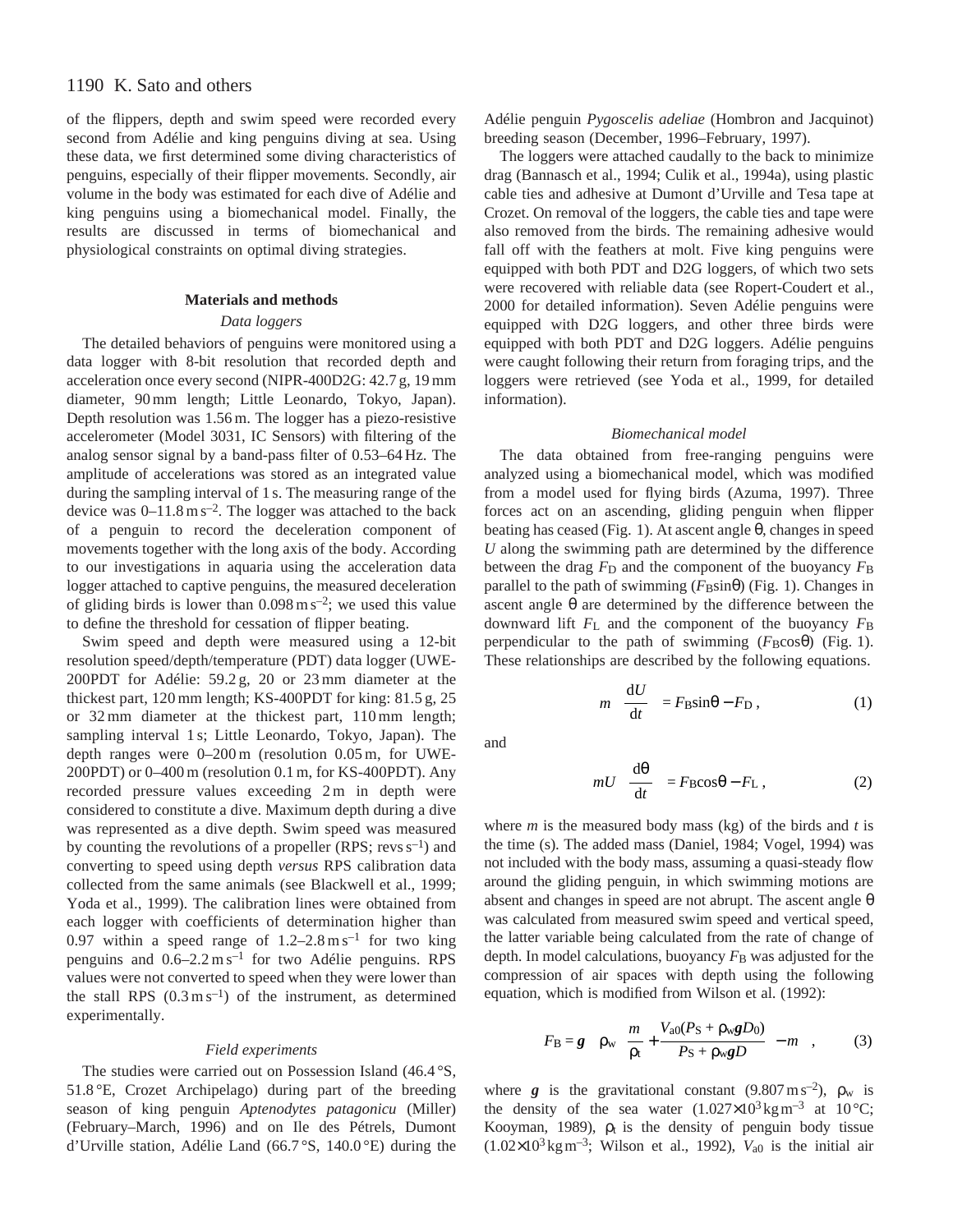

Fig. 1 Schematic diagram showing ascending angle (θ), buoyancy (*F*B), drag  $(F<sub>D</sub>)$  and downward lift  $(F<sub>L</sub>)$  acting on an ascending, gliding king penguin with a data logger attached. This photograph was taken at an aquarium.

volume  $(m^3)$  kept in the respiratory system and trapped in feathers at depth *D*0, the point at which the penguins cease flipper beating,  $P_s$  is atmospheric pressure at the surface  $(1.013\times10^5 \,\text{Pa}; 1 \text{ atm})$  and *D* is depth. The total drag *F*<sub>D</sub> increases with speed and was calculated using following equation:

$$
F_{\rm D} = \frac{1}{2} \left( \rho_{\rm w} S U^2 C_{\rm D} \right) + \frac{1}{2} \left[ \rho_{\rm w} S_{\rm w} U^2 \left( \frac{C_{\rm L}^2}{\pi A R} \right) \right],\tag{4}
$$

where  $S$  is a reference area and  $C_D$  is the drag coefficient. In the model calculation, the estimated wetted surface area (0.3269 m<sup>2</sup>) and *C*<sub>D</sub> (0.003; Clark and Bemis, 1979) are used for king penguins. For Adélie penguins, we used C<sub>D</sub>=0.0368 (Culik et al., 1994b) and the cross-sectional area of the body at its widest point, which was calculated from the measured girth of each bird. The first term on the right in equation 4 is the drag, including the parasite drag of the body and the profile drag of the wings. The drag coefficients  $C<sub>D</sub>$  of both species were derived from decelerative gliding or swim canal measurements using living penguins (Clark and Bemis, 1979; Culik et al., 1994b). In the model calculation, *C*<sub>D</sub> was assumed to be constant (discussed below). The second term on the right is the induced drag, which arises when the wings produce lift. Downward lift *F*L was assumed to be generated by the outstretched flippers at negative angle of attack. Lift on the body itself was not considered. When S<sub>W</sub> is taken to be the wing area  $(8.71\times10^{-3} \text{ m}^2 \text{ for Adélie}, 20.28\times10^{-3} \text{ m}^2 \text{ for king};$ Osa, 1994), *C*L the lift coefficient, which varies with angle of attack of the flipper, and <sup>A</sup><sup>R</sup> the effective aspect ratio (7.28 for Adélie, 9.66 for king; Osa, 1994), the downward lift *F*L was calculated using the equation:

$$
F_{\rm L} = \frac{1}{2} \left( \rho_{\rm w} S_{\rm w} U^2 C_{\rm L} \right). \tag{5}
$$

Substituting each force  $(F_B, F_D, F_L)$  in equations 1 and 2 by equations 3–5, respectively, gives two equations with two unknown variables, *U* and *C*L. The model simulation was conducted for each dive under several values of initial air volume *V*a0. The simulated speeds were then compared with measured speed to select an appropriate value of the initial air volume for each dive.

Results are presented as means  $\pm$  s.D. Correlations between variables were tested using the Spearman rank correlation coefficient. Results were considered significant at *P<*0.05.

# **Results**

The equipped king penguins conducted multiple deep dives with mean dive depth being 50.3±76.4 m (*N*=1428 dives, 2 birds) and maximum dive depths being 283.8 m for the 9.7 kg bird and 318.4 m for the 11.5 kg bird. Mean dive duration was 144.0±126.2 s (*N*=1428 dives, 2 birds) and maximum dive durations were 449 s for the 9.7 kg bird and 453 s for the 11.5 kg

bird. Adélie penguins had a mean mass of 4.6 kg (10 birds; range 4.0–5.1 kg). The total number of dives recorded was 4067. Mean dive depth was 37.3±32.0 m and maximum dive depth for each bird varied from 65.6 m for a 4.0 kg bird to 145.9 m for a 4.8 kg bird. Mean dive duration was 80.7±46.6 s and maximum dive duration varied from 121 s for a 4.2 kg bird to 206 s for a 4.5 kg bird.

According to the acceleration data, flipper movements were substantial during the early descent in every dive made by the penguins (Fig. 2). However, birds stopped beating their flippers during the final stages of the ascent (Fig. 2). Although there was apparently some active propulsion in the late ascent of some dives, which could be attributed to pursuit of prey, all penguins exhibited cessation of flipper beating during the ascent (*N*=664 dives, 10 Adélies; *N*=425 dives, 2 kings). The depth at which this occurred differed between dives and individuals. Fig. 2A illustrates the V-shaped dives of an Adélie penguin, which stopped beating its flippers at a depth of 50 m after having descended to approximately 120 m. Fig. 2B shows a second Adélie penguin that stopped beating its flippers at around 30 m depth, i.e. close to the bottom of its trapezoid-shaped dives. The mean depth at which Adélie penguins stopped beating their flippers corresponded to an average of  $52\pm20\%$  of the dive depth (10 birds, 664 dives, mean dive depth=72.9±70.5 m). Fig. 2C shows dives of a king penguin. King penguins stopped beating their flippers at an average of 29±9 % of dive depth (2 birds, 425 dives, mean dive depth= $136.8 \pm 145.1$  m). Fig. 3 shows the relationships between dive depth and the depth of flipper beat cessation. The ten Adélie penguins tended to cease their flipper beating closer to the dive bottom than did the two king penguins (Fig. 3A). The depths of flipper beat cessation expressed as a percentage of dive depth were significantly, but weakly, related to dive depth in both Adélie (Spearman  $r=-0.08$ ,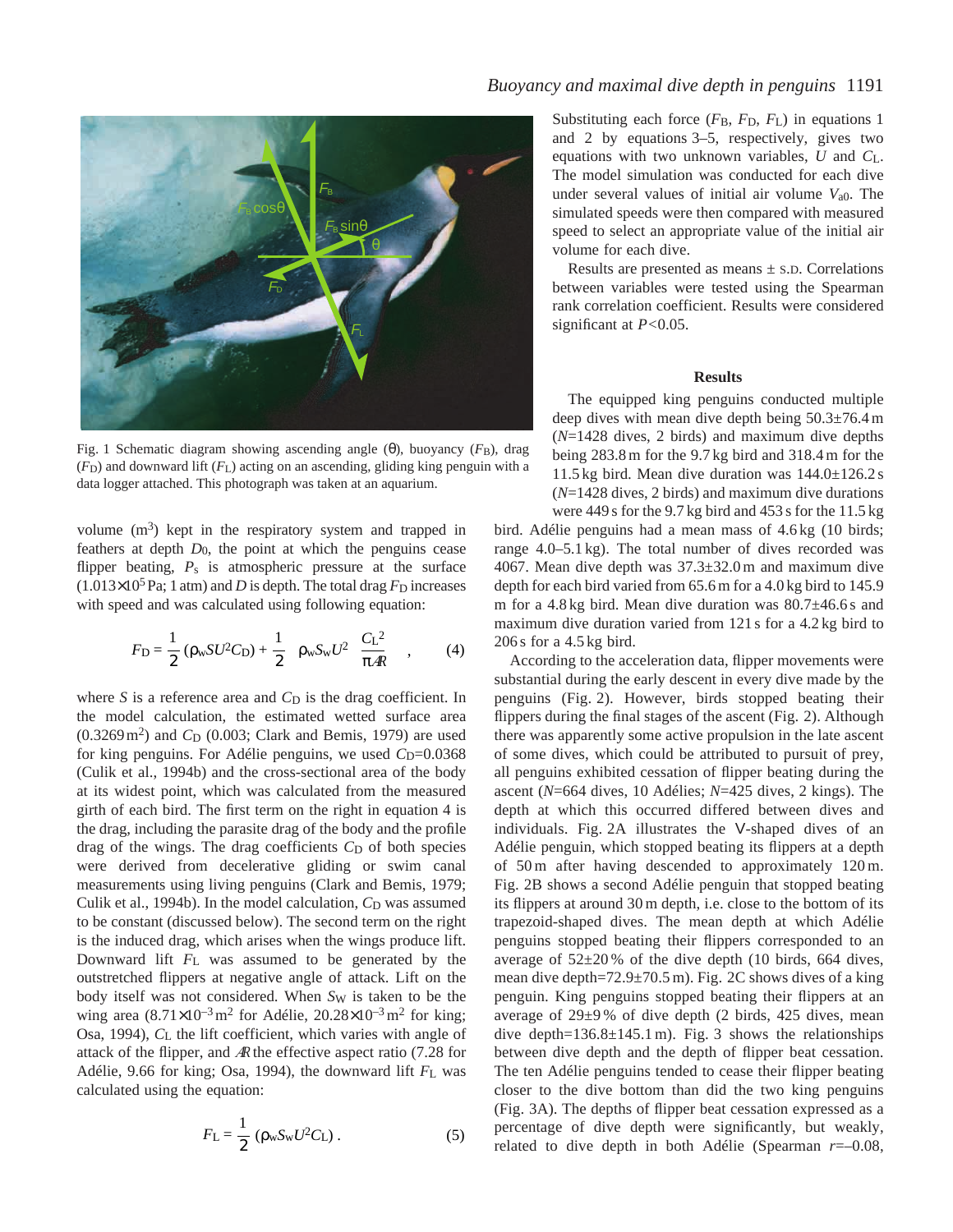

Fig. 2. Flipper beating (blue line) and dive profile (black line) for two Adélie penguins (A,B) and a king penguin (C). Swim speed is shown as a red line in C.

*P<*0.05) and king penguins (Spearman *r*=–0.46, *P<*0.0001) (Fig. 3B).

The propulsive swim speeds of king and Adélie penguins were about  $2 \text{ m s}^{-1}$  during dives. For all deep dives (i.e. over 50 m depth; *N*=181 dives) of the king penguin, a marked increase in speed, up to approx.  $2.9 \text{ m s}^{-1}$  in the most extreme case, occurred after flipper beating stopped (Fig. 2C). This increase in speed occurred for both king penguins (2 birds, 317 dives). In case of another king penguin, where acceleration data were not obtained because the memory of D2G logger was full, the depths at which the bird ceased flipper beating were determined from the increase in swim speed. When Adélie penguins stopped beating their flippers their speed also sometimes increased (26 times in 1454 dives), but less markedly than for king penguins. In the most extreme case, swim speed increased from 1.8 to  $2.3 \text{ m s}^{-1}$ .

The model simulation analysis was conducted for the



Fig. 3. Relationships between dive depth and depth of flipper beat cessation in two king penguins (filled circles) and ten Adélie penguins (open triangles). Depths of flipper beat cessation are plotted as absolute depth (A) and as a percentage of dive depth (B).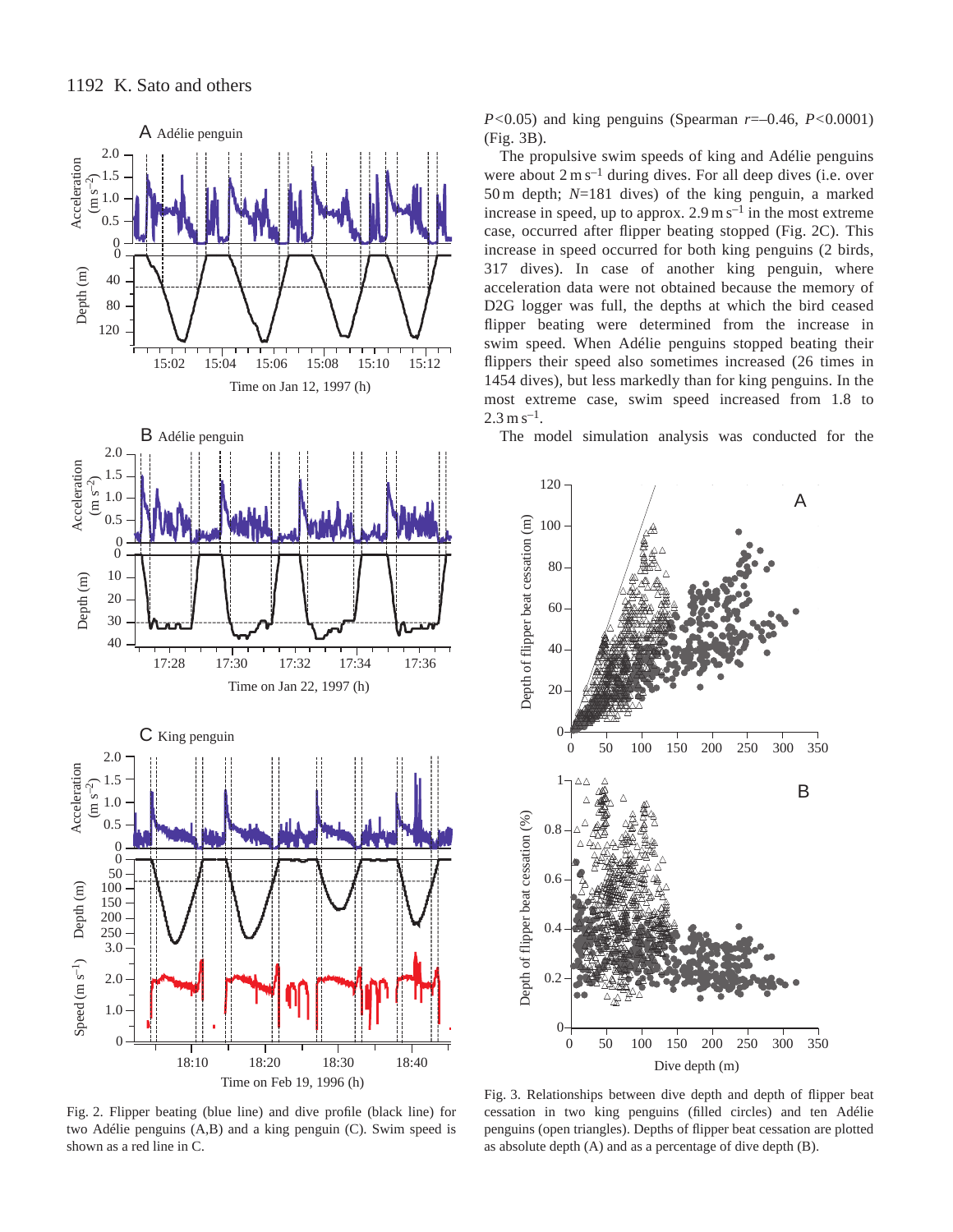

Fig. 4. Relationship between measured speed (thick black line) and simulated speed (colored dots and lines) during the passive ascent periods of a king penguin (A) and an Adélie penguin (B). Values beside the lines are air volume (l) that might be kept by birds ascending passively (1 atm) used in the model simulation. Measured decompression ratio and ascent angles are shown as thick black lines. Simulated decompression ratios and lift coefficients are also shown (colored dots and lines), assuming that each bird had 1.2 (A) or 0.9 litres (B) of air (1 atm). The depths at which the birds stopped flipper beating are indicated.

passive ascent periods of two king penguins and two Adélie penguins, from which a reliable swim speed was recorded. An example of the simulation results for a king penguin is shown in Fig. 4A. The simulated speed under the condition of  $V_{a0}=0.21$  initial air volume at 52.9 m depth  $(6.3 \text{ atm})$ ;  $1 atm=1.013\times10^{5} Pa$ , when the bird stopped flipper beating, accords well with the measured speed (Fig. 4A). The initial air

volume  $V_{a0}$  is the equivalent of 1.21 at the surface (1 atm). It indicates that the king penguin could ascend passively if 1.21 (1) atm) of air was retained in the body. Indeed, the simulated speed fits well with the measured speed in every dive, except for the final part of the ascent. Here, the simulated speed becomes much higher than the measured speed. The measured decompression ratio  $(P_t/P_{t-1})$ ; the ambient pressure at time *t* divided by the pressure 1 s before) never went lower than 0.8 in any dive of either species. But simulated decompressions are rapid near the surface because of the increase in simulated swim speed (Fig. 4). Calculated lift coefficients *C*L were nearly constant throughout the passive ascent periods in both species, except for the final parts (Fig. 4). Fig. 4B is one example of the model simulations for an Adélie penguin. An appropriate value of the initial air volume is the equivalent of 0.9 l at the sea surface (1 atm) for the dive in question (Fig. 4B), with the model simulation indicating that the bird could ascend passively if 0.91 (1 atm) of air was kept in the body.

The air volumes kept by penguins were estimated for each dive (*N*=74 dives, 2 king penguins; *N*=40 dives, 2 Adélie



Fig. 5. Relationship between dive depth and estimated air volume of two king penguins (A) and two Adélie penguins (B). Horizontal lines, calculated from body mass using a equation in Lasiewski and Calder (1971), indicate the expected air volumes of the respiratory system for each penguin.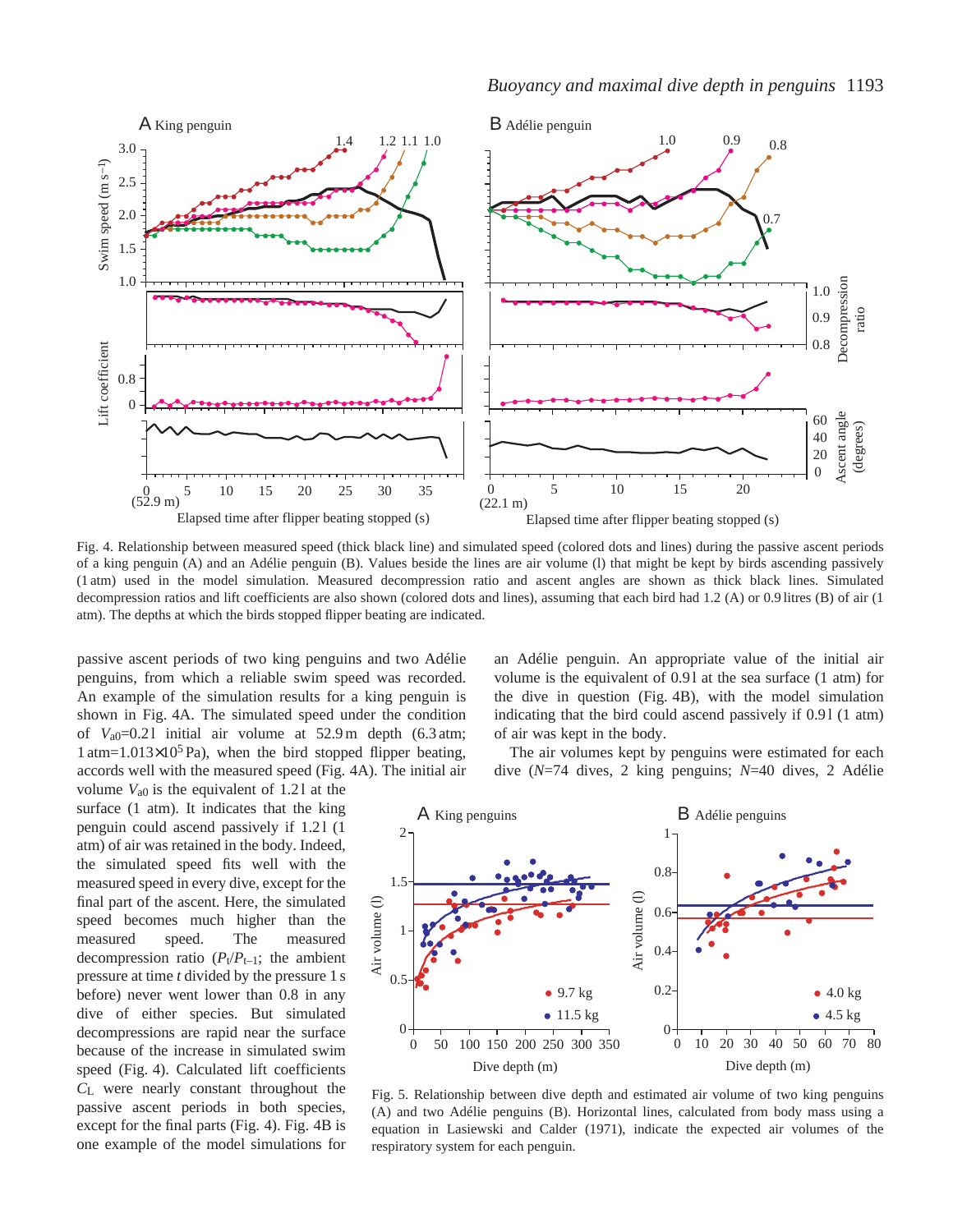Table 1. *Relationships between dive depth and estimated air volume*

| , , , , , , , , , |           |            |    |          |  |  |  |  |  |
|-------------------|-----------|------------|----|----------|--|--|--|--|--|
|                   | Body mass |            |    |          |  |  |  |  |  |
| <b>Bird</b>       | (kg)      | Spearman r | N  | P        |  |  |  |  |  |
| King PF141        | 9.7       | 0.718      | 28 | < 0.001  |  |  |  |  |  |
| King PF161        | 11.5      | 0.604      | 46 | < 0.0001 |  |  |  |  |  |
| Adélie S10        | 4.0       | 0.738      | 26 | < 0.001  |  |  |  |  |  |
| Adélie S15        | 4.5       | 0.594      | 14 | < 0.05   |  |  |  |  |  |

penguins). Their estimated air volumes range from 0.43 to 1.71 l for king penguins and from 0.38 to 0.91 l for Adélie penguins, respectively. There are significant positive relationships (*P<*0.05) between dive depth and the estimated air volume for each bird (Fig. 5, Table 1).

## **Discussion**

# *Wing beat and passive ascending*

The initial vigorous flipper beating of descending penguins demonstrates hard work against positive buoyancy at shallow depths. Conversely, cessation of flipper beating during the latter part of ascent indicates that penguins then ascend passively. Thus, diving behavior is clearly affected by buoyancy. Buoyancy can act as a resistance to downward movement but contributes to save energy when ascending. Swimming penguins glide between strokes to reduce drag costs (Clark and Bemis, 1979) because drag associated with thrust motion is several times greater than would be expected for the gliding phase (Lighthill, 1971). A passive ascent with prolonged gliding could be expected to reduce drag costs.

A passive ascent has been observed in shallow-diving birds such as the great cormorant *Phalacrocorax c. carbo*, canvasback *Aythya valisineria*, lesser scaup *Aythya affinis* and ruddy duck *Oxyura jamaicensis* (Ross, 1976; Tome and Wrubleski, 1988; Stephenson et al., 1989; Lovvorn, 1994). Lovvorn et al. (1999) assumed in their model that guillemots *Uria lomvia* would stop upward swimming to minimize total cost. Wilson and Wilson (1995) suspected that African penguins *Spheniscus demersus* may partly surface passively because of the increase in their measured swim speed. However, there has been no direct measurement of flipper movement in deep-diving penguins under natural conditions. The present study is a first report of extended periods of gliding in ascending penguins.

# *Slowdown near the surface*

The propulsive swim speed was approximately  $2 \text{ m s}^{-1}$  during dives, independent of dive depth and species. This is consistent with the speed of king penguins measured using another type of data logger (Kooyman et al., 1992), and accords well with the optimal speed for minimum cost of transport found in each species (1.8–2.2 m s<sup>-1</sup> for king, Culik et al., 1996; 1.7–2.3 m s<sup>-1</sup> for Adélie, Culik and Wilson, 1991). When ascending, both penguins stopped beating their flippers and swim speed sometimes increased beyond the optimal speed.

Biomechanical calculations, together with data obtained from free-ranging penguins, yield important insights into the movements of these birds during the passive ascent periods. The model simulations indicate that the passive ascent of penguins can be attributed to increased buoyancy from the expanding air volume in the body. From Fig. 4A, the simulated speed matches the measured speed up to 27 s, after which it becomes much higher than the measured speed. Similar results were obtained from all other simulations in both species. The discrepancy suggests that the penguins actually decelerated speed by some means, possibly correlated to an increase in the profile drag of the flippers or parasite drag of the body. Fig. 4 indicates that the calculated lift coefficients suddenly increase during the final part of ascent, suggesting that penguins might increase the attack angle of their flippers, and thus increase the profile drag coefficient (Vogel, 1994). Except for the final part, lift coefficients were nearly constant throughout the ascent (Fig. 4), supporting the assumption that the drag coefficient (including profile drag) remains constant during most of the passive ascent. Penguins could also increase the parasite drag of the body. As has been observed for an emperor penguin *Aptenodytes forsteri* coming to the surface, the feet can be turned down into the normal standing posture to act as a brake (Kooyman et al., 1971). Penguins might also reduce speed by exhaling the air to decrease buoyancy, as can be seen in a photograph of a surfacing Adélie penguin (Kooyman, 1975).

# *Oblique ascent angle*

Ascent angles were not vertical and became shallower the closer the bird was to the surface (Fig. 4). According to equation 2, ascent angle is affected by buoyancy and downward lift. Penguins can control the ascent angle *via* the lift coefficient mediated by the attack angle of their flippers. If penguins kept the ascent angle steep and did not brake near the surface, then buoyancy would take them rapidly to the surface without flipper stroke effort. For example, the king penguin in Fig. 4A could reduce the 38s ascent duration by 13s by ascending vertically. Therefore, the oblique ascent angle and braking near the surface seem to be energetically expensive and do not accord with optimal diving theory predicting that animals maximize the proportion of time spent at the foraging depth (Kramer, 1988; Ydenberg and Clark, 1989). Why then might the birds delay a prompt return to the surface?

Wilson et al. (1996) hypothesized that an oblique ascent angle allows the birds to search both the vertical and horizontal components of the water column. Results showing that ascent angles during feeding dives were greater than during nonfeeding dives in Adélie penguins support the searching hypothesis (Ropert-Coudert et al., 2001b). However, the ascent angles became shallower nearer to the surface (Ropert-Coudert et al., 2001b), where the probability of prey acquisition should be low because ingestion events (detected as abrupt decreases in oesophageal temperature) were mostly observed at depths greater than than 40 m (Ropert-Coudert et al., 2001a). Hence, it seems unlikely that searching for prey can explain the oblique ascent angle.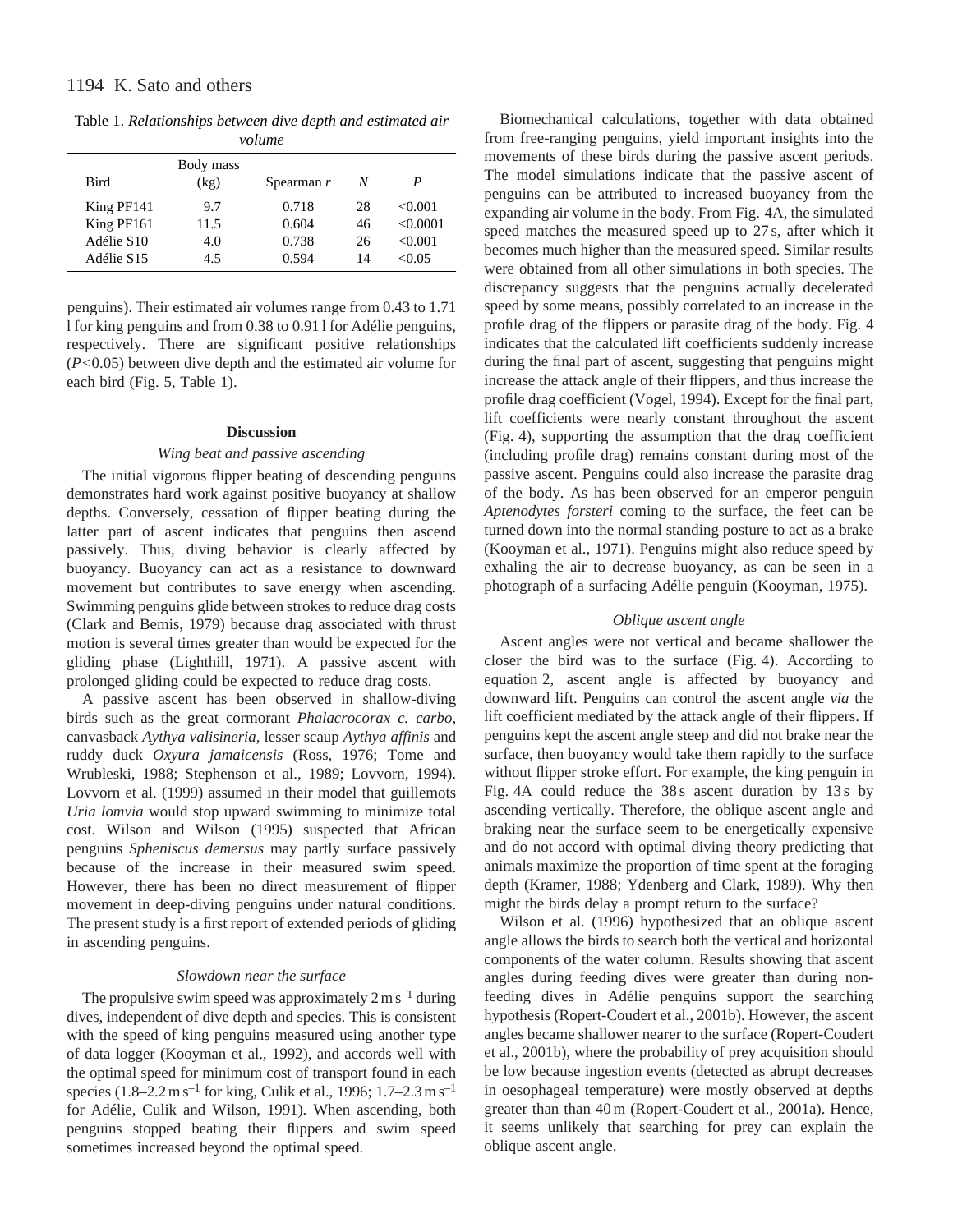| Bird           | Respiratory<br>volume<br>$(m1 \text{kg}^{-1})$ | Total body<br>oxygen<br>$(m1O_2kg^{-1})$ | Respiratory<br>system<br>$(\%)$ | <b>Blood</b><br>$(\% )$ | Muscle<br>$(\%)$ | Measuring<br>condition | Source                                                                                                                                  |
|----------------|------------------------------------------------|------------------------------------------|---------------------------------|-------------------------|------------------|------------------------|-----------------------------------------------------------------------------------------------------------------------------------------|
| King penguin   | $69*$                                          | 45                                       | 23                              | 30                      | 47               | Restrained             | Ponganis et al. (1999)                                                                                                                  |
| King penguin   | $125*$                                         | 54                                       | 35                              | 25                      | 40               | Free-ranging           | Present study                                                                                                                           |
| Adélie penguin | $165*$                                         | 55                                       | 45                              | 29                      | 26               | Restrained             | Kooyman et al. (1973),<br>Kooyman and Ponganis (1998)                                                                                   |
| Adélie penguin | $200*$                                         | 61                                       | 50                              | 26                      | 24               | Free-ranging           | Present study                                                                                                                           |
|                |                                                |                                          |                                 |                         |                  |                        | *No correction for air in feathers. Kooyman et al. (1973) demonstrated that plumage air of restrained Adélie penguins was not more than |

Table 2. *Magnitude and distribution of oxygen stores in penguins*

There may be physiological reasons why the penguins delay their ascent time. Seals are known to exhale air before diving, and the free-swimming Weddell seal *Leptonychotes weddellii* protects itself from nitrogen narcosis and decompression sickness by limiting blood nitrogen uptake through alveolar collapse (Falke et al., 1985), but how deep-diving birds avoid the bends is not clear (Kooyman and Ponganis, 1997). The bird's lung may not collapse during a dive; blood nitrogen tensions in Adélie penguins during simulated dives to 68 m rose to levels that were borderline for decompression sickness (Kooyman et al., 1973), leading the authors to suggest that shallow-diving penguins such as Adélies and gentoos *Pygoscelis papua* avoid the risk of elevated partial pressure of dissolved nitrogen by making short, shallow dives. Ponganis et al. (1999) suggested that king penguins have adapted to deep diving by reducing their respiratory air volume compared to that in shallow-diving penguins. Indeed, the measured air volume (69 ml kg–1; Ponganis et al., 1999), including respiratory and plumage air, of restrained king penguins during simulated dives of up to 136m was much smaller than in shallow-diving Adélie penguins of similar body size (165 ml kg–1; Kooyman et al., 1973). Similarly we found that the maximum mass-specific total air volume  $(125 \text{ ml kg}^{-1})$ ; calculated from Fig. 5A) of king penguins was smaller than that of Adélie penguins (200 ml  $kg^{-1}$ ; calculated from Fig. 5B). It is still unclear how these birds avoid the risk of decompression sickness, because free-ranging king penguins frequently repeat dives that are deeper and longer than the simulated dives of 136 m depth. As indicated by Kooyman et al. (1973), use of short and shallow dives only may not completely avoid the hazards of inert gas absorption in Adélie penguins. It is known that symptoms characteristic of decompression sickness can occur in man even after repetitive breath-hold dives of short duration to shallow (15–20 m) depths (Paulev, 1965).

10 % of the total air volume.

Thus, there still seems to be a potential risk of decompression sickness in free-ranging Adélie and king penguins. Fig. 4 shows that measured decompression was actually kept moderate because birds actively reduced their rate of change of depth. Therefore, the oblique ascent angle and slowdown near the surface could be one way to avoid potential decompression sickness; other hypothetical mechanisms

include a reduced cardiac output or a pressure-induced restriction of pulmonary gas exchange (Ponganis et al., 1999), although there is no evidence to conclusively support any of these hypotheses at present.

# *Air volume in the body*

Whether animals dive on inspiration or expiration is important because buoyant resistance is determined by the total air volume kept in the body. However, air volume is difficult to measure in freely diving birds in the laboratory (Stephenson, 1995), and no methods have been devised for measuring them in the field (Lovvorn et al., 1999). Stephenson (1994) first measured buoyancy in unrestrained shallow-diving lesser scaup *Aythya affinis*, using a 1.52 m deep tank. However, the same method is impossible to use for deep-diving birds such as penguins. In the present study we therefore estimated the total air volume (including respiratory system and feathers) using data on depth, speed and acceleration, these being the first data obtained from free-ranging penguins. The air volume of the respiratory system was calculated to be 0.57 and 0.63 l for 4.0 kg and 4.5 kg Adélie penguins, respectively, and 1.27 and 1.48 l for 9.7 kg and 11.5 kg king penguins, respectively, using the analysis of Lasiewski and Calder (1971). The estimated total air volume for each species was similar to the expected respiratory volumes for diving birds (Fig. 5), which suggests that the biomechanical simulations yield good estimates of respiratory air volume in the birds, although we did not have direct data of the amount of air present in the feathers.

Ponganis et al. (1999) calculated the distribution of oxygen stores in king penguins (Table 2) using their relatively small air volume of  $69 \text{ ml } O_2 \text{ kg}^{-1}$ , which was measured from restrained king penguins during simulated dives of up to 136 m. Kooyman and Ponganis (1998) calculated the distribution in Adélie penguins (Table 2), assuming that they had a respiratory volume of  $165 \text{ ml} O_2 \text{kg}^{-1}$  (Kooyman et al., 1973). In the present study, maximum air volume for each species was larger than in previous reports. Assuming that our estimated air volumes  $(125 \text{ ml kg}^{-1}$  for king;  $200 \text{ ml kg}^{-1}$  for Adélie) represent their respiratory volumes, the total body oxygen and the distribution of oxygen stores are modified as shown in Table 2. These are maximum values for the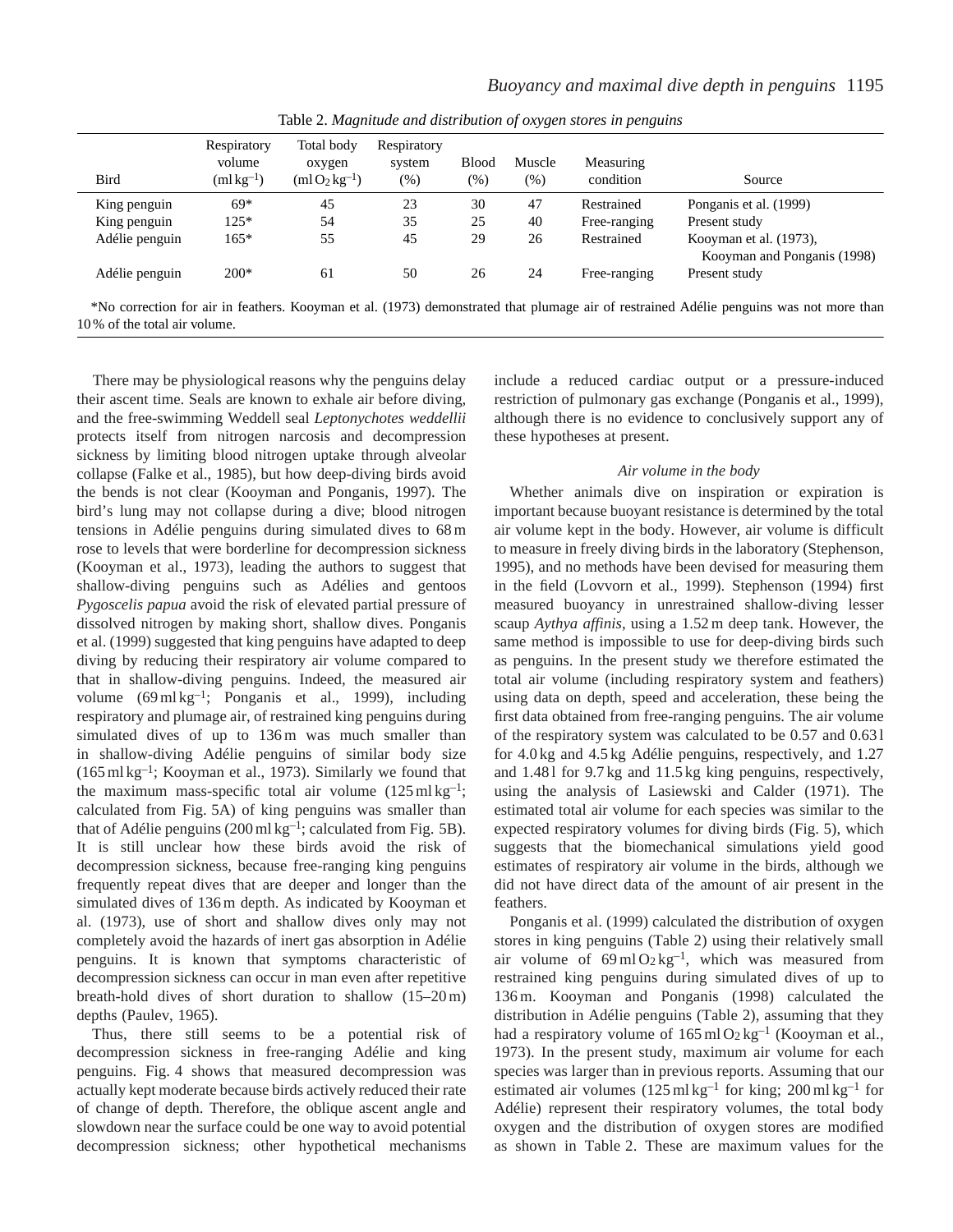# 1196 K. Sato and others

respiratory oxygen stored when the birds carry the maximum air volume in their respiratory system. As noted by Ponganis et al. (1999) and Stephenson (1995), the air volume becomes greater during unrestrained conditions. To improve the accuracy of this approach, more research is required into several variables, including (1) the air volume trapped in the feathers; (2) the tidal volume for each species; (3) the anatomical volume of the respiratory system of penguins; (4) the amount of air lost from the respiratory system and plumage during dives.

#### *Regulation of air volume*

The positive relationship between dive depth and estimated air volume during the late phase of ascending in both species (Fig. 5) implies that penguins control their air volume. This could be acheived by alterations in inhaled air volume and in the volume of air trapped in plumage. Stephenson (1995) found that the increasing relative influence of the air in the respiratory system on buoyancy was due to the loss of 47 % of the air in the plumage layer during a dive  $(1.5 \text{ m}$  depth,  $11.9 \text{ s}$  mean duration). In the present study, air volume was estimated using data obtained during the latter part of the ascent. The air volume trapped in the plumage is unknown; however, the positive relationship between air volume and dive depth suggests that penguins might control their inhaled air volume according to their intended dive depth.

The air associated with the body makes diving birds buoyant, so many species must use considerable energy to swim against this buoyancy in order to remain submerged (Stephenson et al., 1989; Lovvorn and Jones, 1991a,b; Lovvorn et al., 1991; Wilson et al., 1992; Stephenson, 1994). Some flying birds such as cormorants and ducks have been observed to dive following expiration (Ross, 1976; Butler and Woakes, 1979; Tome and Wrubleski, 1988), so as to reduce buoyant resistance during dives. However, some penguins have been observed to dive on inspiration (Kooyman et al., 1971) and the present study partly supports this observation at least for deep dives (Fig. 5). The behavioral difference between flying birds and penguins could be attributed to differences in dive depth and in plumage air volumes (Wilson et al., 1992). Penguins generally dive much deeper than flying birds, which means that they spend much of the dive deeper than the critical depth at which air volume is so compressed that the buoyant force is negligible. Deep-diving penguins were not affected by buoyancy in the vicinity of the dive bottom, which explains why deep diving penguins inhale much air at the beginning of the dive. The lower estimated air volume during shallower dives (Fig. 5) further supports this idea. Here, penguins reduce the volume of air so as to avoid buoyant resistance during shallow dives.

Loggerhead turtles *Caretta caretta* adjust their residence depth to the depth of neutral buoyancy, which varies with the air volume in the respiratory system in order to minimize cost (Minamikawa et al., 1997, 2000). In the case of harbor porpoises *Phocoena phocoena,* the deeper the dive depth the faster the initial descent rate, which suggests that porpoises anticipate the depth to which they will dive before initiating the dive itself (Otani et al., 1998). The same pattern was found in penguins (see Wilson, 1995, for a review). Importantly, the present study indicates that penguins control their inhaled air volume according to the intended dive depth. This means that diving animals may adapt their diving strategy within their own biomechanical and physiological constraints.

We thank Y. Ropert-Coudert, G. Froget and the 1995/96 summer team in Crozet, and D. Rodary, W. Bonneau and the 1996/97 summer team in Dumont d'Urville French station, for their assistance in the field, T. Akamatsu, National Research Institute of Fisheries Engineering, for experiments to test the performance of the speed data loggers, and R. Wilson and two anonymous referees for reviewing the manuscript and their helpful suggestions. Aquarium investigations were done by permission of Tokyo Sea Life Park, Port of Nagoya Public Aquarium and Kamogawa Sea World. After approval by the ethics committee of the Institute Français pour la Recherche et la Technologie Polaires (IFRTP), this study was supported by grants from IFRTP, Centre National de la Recherche Scientifique (CNRS), Grants-in-Aid for International Scientific Research from the Ministry of Education, Science, Sports and Culture, and by the Japan Society for Promotion of the Science for Young Scientists. This study was conducted through the SIPENS (Sea Ice and Penguin Study) program.

#### **References**

- **Azuma, A.** (1997). *Seibutsu no Ugoki no Jiten* (in Japanese). Tokyo: Asakura Syoten. 266pp.
- **Bannasch, R., Wilson, R. P. and Culik, B.** (1994). Hydrodynamic aspects of design and attachment of a back-mounted device in penguins. *J. Exp. Biol.* **194**, 83–96.
- **Bannasch, R.** (1995). Hydrodynamics of penguins an experimental approach. In *The Penguins* (ed. P. Dann, I. Norman and P. Reilly), pp. 141–176. Sydney: Surrey Beatty & Sons.
- **Blackwell, S. B., Haverl, C. A., LeBoeuf, B. J. and Costa, D. P.** (1999). A method for calibrating swim-speed recorders. *Mar. Mamm. Sci.* **15**, 894–905.
- **Butler, P. J. and Woakes, A. J.** (1979). Changes in heart rate and respiratory frequency during natural behaviour of ducks, with particular reference to diving. *J. Exp. Biol.* **79**, 283–300.
- **Clark, B. D. and Bemis, W.** (1979). Kinematics of swimming of penguins at the Detroit Zoo. *J. Zool., Lond.* **188**, 411–428.
- **Culik, B. M. and Wilson, R. P.** (1991). Energetics of under-water swimming in Adélie penguins (*Pygoscelis adeliae*). *J. Comp. Physiol. B* **161**, 285–291.
- **Culik, B. M., Bannasch, R. and Wilson, R. P.** (1994a). External devices on penguins: how important is shape? *Mar. Biol.* **118**, 353–357.
- **Culik, B. M., Pütz, K., Wilson, R. P., Allers, D., Lage, J., Bost, C. A. and Le Maho, Y.** (1996). Diving energetics in king penguins (*Aptenodytes patagonicus*). *J. Exp. Biol.* **199**, 973–983.
- **Culik, B. M., Wilson, R. P. and Bannasch, R.** (1994b). Underwater swimming at low energetic cost by Pygoscelid penguins. *J. Exp. Biol.* **197**, 65–78.
- **Daniel, T. L.** (1984). Unsteady aspect of aquatic locomotion. *Amer. Zool*. **24**, 121–134.
- **Dehner, E. W.** (1946). An analysis of buoyancy in surface-feeding and diving ducks. PhD thesis, Cornell University, Ithaca, NY, USA.
- **Falke, K., Hill, R. D., Qvist, J., Schneider, R. C., Guppy, M., Liggins, G. C., Hochachka, P. W., Elliott R. E. and Zapol, W. M.** (1985). Seal lungs collapse during free diving: evidence from arterial nitrogen tensions. *Science* **229**, 556–558.
- **Kooyman, G. L.** (1975). Behaviour and physiology of diving. In *The Biology of Penguins* (ed. B. Stonehouse), pp. 115–137. London: Macmillan.